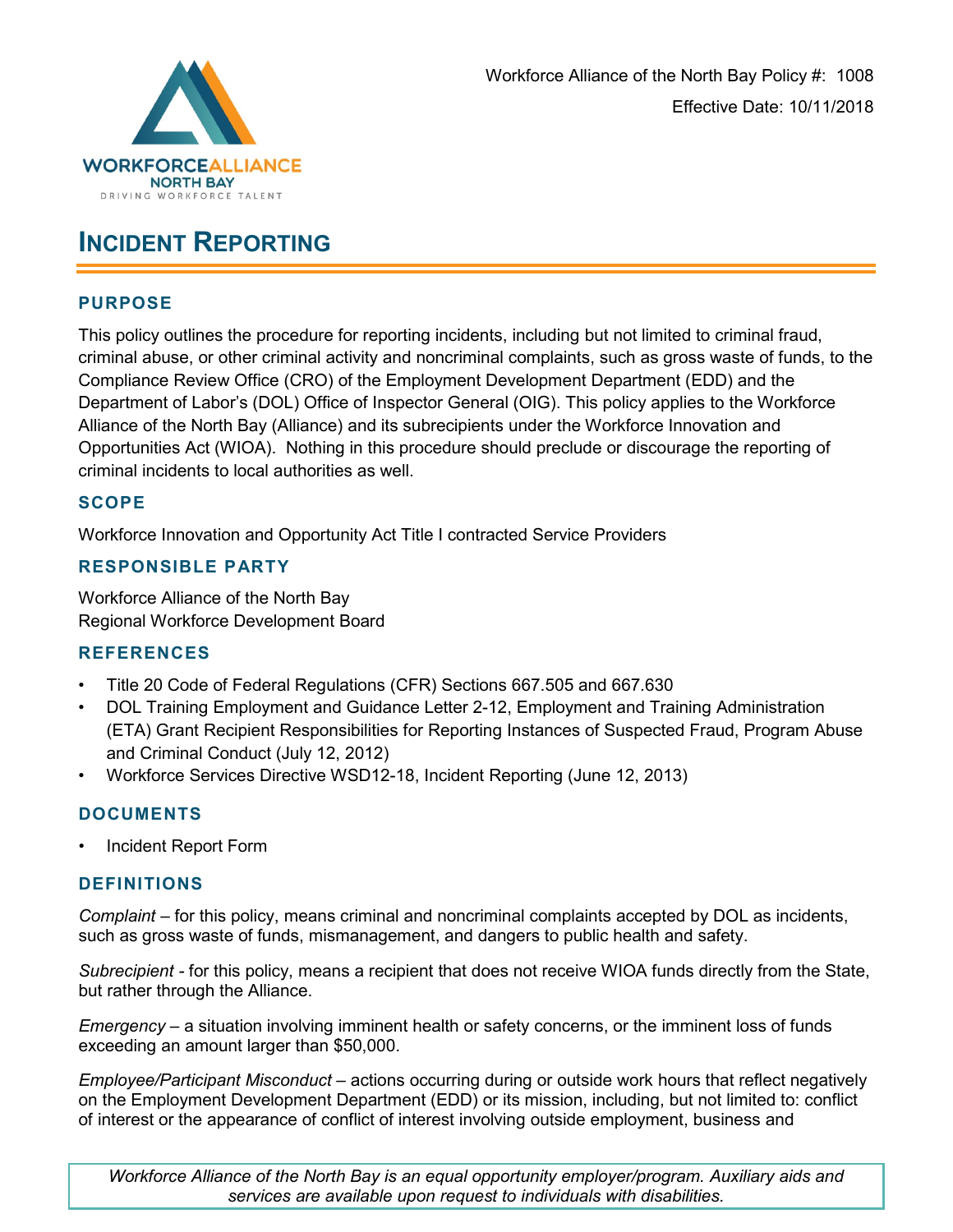#### Incident Reporting **Page 2 of 5**

professional activities; the receipt or giving of gifts, fees, entertainment, and favors; misuse of government property; and, misuse of official information and other activities that might adversely affect the confidence of the public in the integrity of the government as well as serious violations of federal and State laws.

*Fraud, Misfeasance, Nonfeasance or Malfeasance* – any alleged deliberate action which may be in violation of government statutes and regulations. This category includes, but is not limited to, indications of bribery, forgery, extortion, embezzlement, theft of participant checks, kickbacks from participants or contractors, intentional payments to a contractor without the expectation of receiving services, payment to ghost enrollees, misuse of appropriated funds, misrepresenting information in official reports, and falsification of records and claims regarding trainees (e.g. knowingly enrolling ineligible participants). Criminal fraud is a type of larceny and is punishable under both federal and California law as a felony. Civil fraud is subject to tort actions under civil laws.

*Gross Mismanagement* - any actions or situations arising out of management ineptitude or oversight and leading to a major violation of the legislative process, regulations, or contract/grant provisions. These actions or situations have the potential to severely hamper accomplishment of program goals, waste government resources, and jeopardize future support for a particular project. This category includes, but is not limited to, unauditable records, unsupported costs, highly inaccurate fiscal reports or program reports, payroll discrepancies, payroll deductions not paid to the IRS or the State of California, and lack of good internal control procedures.

*Incident Report* - the primary form for reporting instances of fraud, misapplication of funds, gross mismanagement, and any other incidents of known or suspected criminal or other serious activities.

*Misapplication of Funds* - any alleged deliberate use of funds, assets or property not authorized or provided for by legislation or regulations, grants, or contracts. This category includes, but is not limited to, nepotism, political patronage, use of participants for political activity, ineligible enrollees, conflict of interest, failure to report income from federal funds, violation of contract/grant procedures, the use of government funds for other than specified purposes, and the use of WIOA funds for other than WIOA purposes.

*Standard of Conduct Violations* - violations of terms and conditions stipulated in the subgrant agreement. The relevant stipulations in the subgrant agreement are General Assurances, Employment of Former State Employees, Conducting Business Involving Relatives, Conducting Business Involving Close Personal Friends and Associates, Avoidance of Conflict of Economic Interest, and Maintenance of Effort.

*OIG Hotline* - The OIG operates the hotline to receive and process allegations of fraud, waste, and abuse concerning grants, contracts, programs and operations. The OIG also uses the hotline to address allegations of criminal activity and serious misconduct involving government employees.

# **POLICY**

- I. General
	- A. All Alliance staff members and subrecipients that receive WIOA funds must be alert for instances of fraud, abuse, and criminal activity committed by staff, contractors, or program participants and report all such instances to the Alliance, OIG and the EDD CRO immediately.
	- B. Each Alliance subrecipient shall establish appropriate internal program management procedures to prevent and detect fraud, abuse, and criminal activity. These procedures must include a reporting process to ensure that the Alliance, OIG and CRO are notified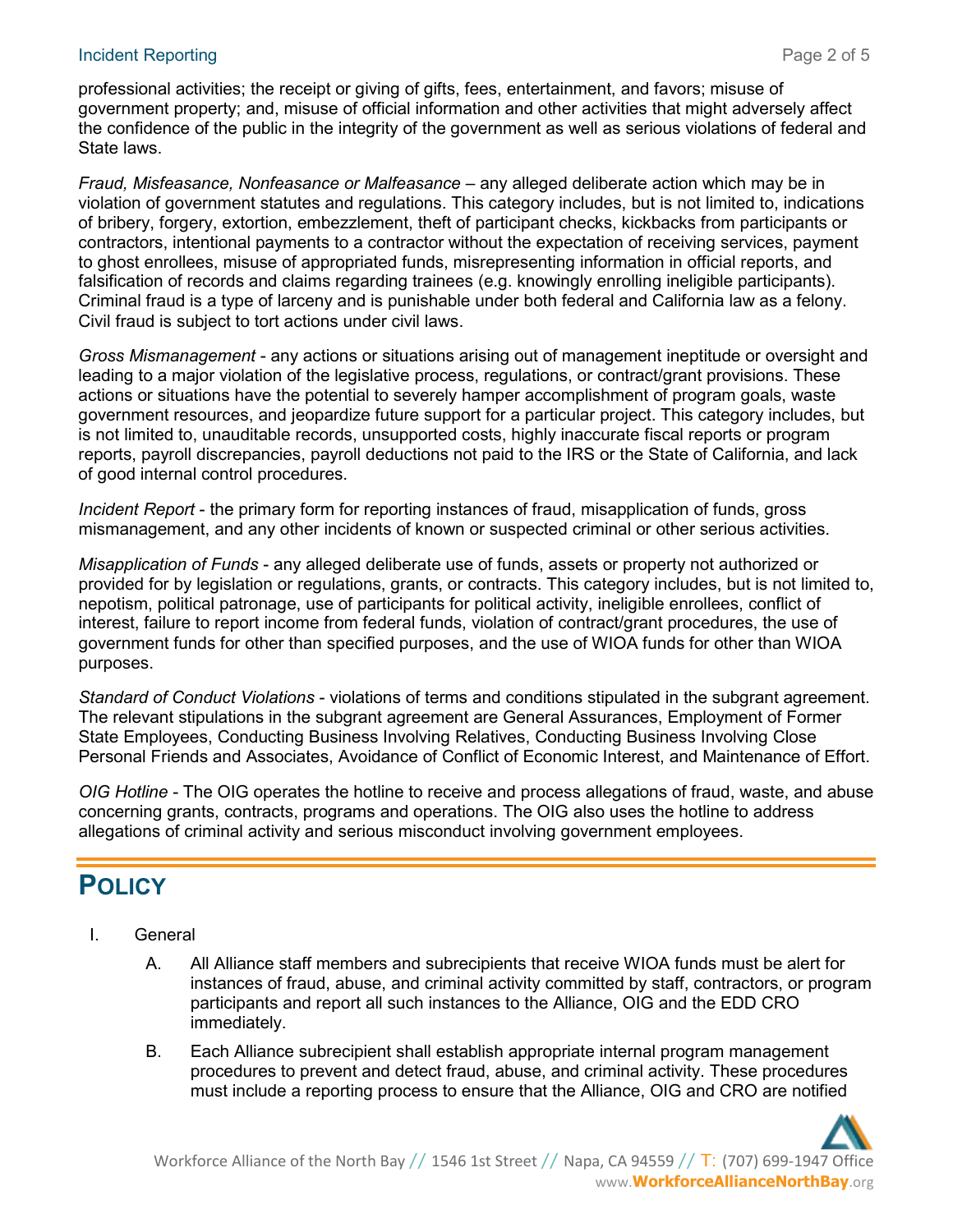immediately of any allegations of WIOA-related fraud, abuse, or criminal activity. Internal management procedures must be in writing and include the designation of a person on the subrecipients' staff who will be responsible for such notifications.

- C. Alliance subrecipients procedures must include immediately notifying the Alliance of any suspected or proven fraud, abuse, or other criminal activity involving WIOA-funded activities and adhere to the Alliance policy reporting process. Subrecipients must be alert for instances of fraud, abuse, and criminal activity committed by staff, contractors, or program participants and report all such instances to the Alliance, OIG and CRO immediately. Subrecipients detecting the presence or appearance of fraud, abuse, or other criminal activity must obtain sufficient information to provide a clear, concise report of each incident. Reports must include a statement of all facts, known at the time, as well as any known or estimated loss of WIOA funds resulting from the incident. It is important that an initial report is made to the Alliance, OIG and CRO within one working day of the detection of the incident. The submission of an incident report should not be delayed even if all facts are not readily available. Any facts subsequently developed by the subrecipient are to be forwarded in a supplemental incident report.
- D. The reporting procedures do not supersede the responsibility for subrecipients to safeguard WIOA funds by taking prompt and appropriate corrective action when any evidence of a violation of WIOA or its implementing regulations is found.

#### II. Reporting

A. Immediately upon detection or discovery of information alleging fraud, abuse, or other criminal activity involving WIOA funds, the Alliance subrecipients will notify the Alliance Complaints Analyst by either telephone or email as follows:

#### **Tamara Ochoa**

Telephone: (707) 699-1650 Email: tochoa@workforcealliancenorthbay.org

- B. Within one workday of detection or discovery of information alleging fraud, abuse, or other criminal activity involving WIOA funds, a written incident report shall be prepared by the detecting entity. The report must be submitted on the Alliance Incident Report Form containing the requested information. Submit the report to the Alliance, CRO, and OIG as follows:
	- The Alliance: Attention: Operations Unit Workforce Alliance of the North Bay 1546 First Street, Napa, CA 94559
	- CRO: Attention: Compliance Resolution Unit Compliance Review Office, MIC 22 Employment Development Department P.O. Box 826880 Sacramento, CA 94280-001
	- OIG: (choose one of the following methods) Website: [www.oig.do.gov/hotlinecontact.htm](http://www.oig.do.gov/hotlinecontact.htm) Telephone: 1-800-347-3756<br>FAX: (202) 693-7020 (202) 693-7020 Mail: Office of Inspector General Complaints Analysis Office 200 Constitution Avenue, N.W., Room S-5506 Washington, D.C. 20210

Workforce Alliance of the North Bay  $//$  1546 1st Street  $//$  Napa, CA 94559  $//$  T: (707) 699-1947 Office www.**WorkforceAllianceNorthBay**.org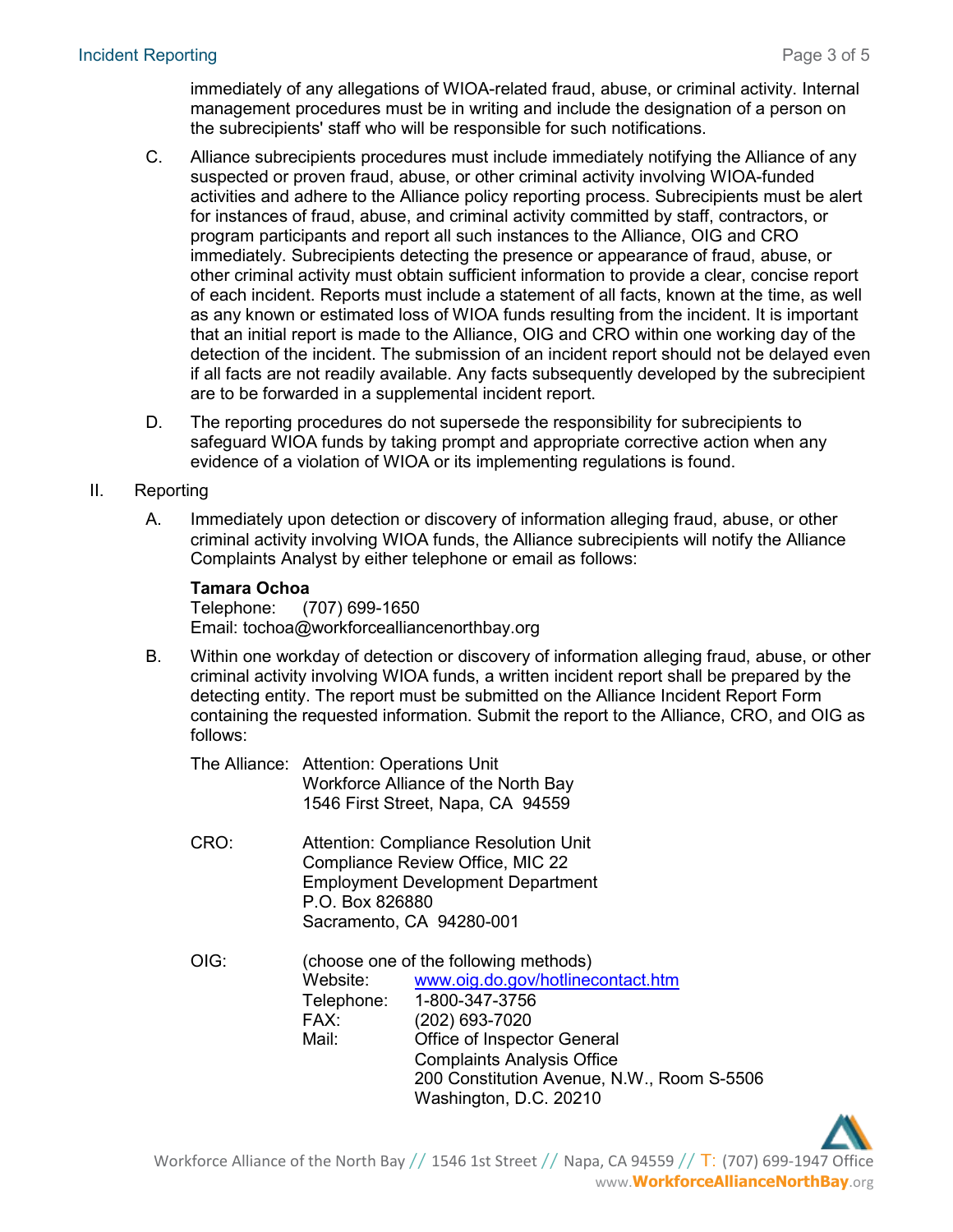#### **Incident Reporting Page 4 of 5**

- C. Allegations considered to be of an emergency nature may be reported by telephone to the Compliance Resolution Unit Supervisor at (916) 653-0298 and by calling the OIG/DOL Hot Line at 1-800-347-3756 and followed immediately thereafter by a written incident report.
- D. Whenever the entity reporting the allegation of an incident believes that immediate action to prevent further financial loss or other damage is necessary, or recovery of funds or property may be impeded if immediate action is not taken, the reporting entity has the responsibility to take any action it deems appropriate, including contacting the local law enforcement agency. Any immediate action taken or planned by the reporting entity must be reported to the CRO when the incident report is submitted.
- E. The Workforce Services Division will forward any incident report it receives to the CRO. The CRO will record any incident report it receives in the WIOA Incident Report System and forward the incident report to DOL/ETA, Region 6, within one working day of receipt. However, the CRO may have to contact the reporting entity for clarification or additional details prior to forwarding it to Region 6. Concurrently with its transmittal of the incident report to Region 6, the CRO will, when applicable, notify the reporting entity to take appropriate action to recover misspent funds, or to contain its financial liability.
- F. Upon receipt, Region 6 will forward the incident report to the DOL Regional OIG, San Francisco. Subsequently, Region 6 will advise the EDD of the action to be taken by the DOL Regional OIG. If the OIG decides to investigate the incident, the CRO will wait for the OIG's results before commencing the state-level formal resolution. If the OIG decides not to investigate the incident, the CRO will request, when appropriate, a special monitoring review or an investigation by the appropriate state entities. Otherwise, the CRO will require the Alliance to submit its fact finding and local resolution.
- G. Allegations of fraud, abuse, or other criminal activity in WIOA-funded programs may originate from sources other than subrecipients. Such sources may include informants, independent auditors, or local law enforcement agencies. Whenever the EDD receives an allegation from such source, the CRO will prepare an incident report (DOL Form DL 1- 156) and submit it to Region 6, in accordance with this directive. In such a case, the CRO will, when appropriate, inform the subject subrecipient of the incident reported and advise the latter of the need to take certain action. Upon contact from the CRO, the subrecipient will contact the Alliance Complaints Analyst and inform them of the report.
- H. During an investigation, based on a report of fraud or abuse, the DOL OIG investigators or auditors may contact a subrecipient regarding an incident of which the subrecipient was not previously aware. Upon learning of the incident from federal sources, the subrecipient should contact the CRO to determine whether the latter is aware of the incident. If the subrecipient is not aware of the allegations but the CRO is, then the CRO will, when appropriate, inform the subrecipient of the specific allegations contained in the incident report. The subrecipient will contact the Alliance Complaints Analyst and inform them of the allegations.
- I. Action will not be taken against any complainant for disclosing information concerning criminal or improper activities or making a valid complaint to proper authorities. Complainants may remain anonymous. If a complainant considers that their position will be compromised by reporting information via an incident report, they may send the report directly to the OIG.